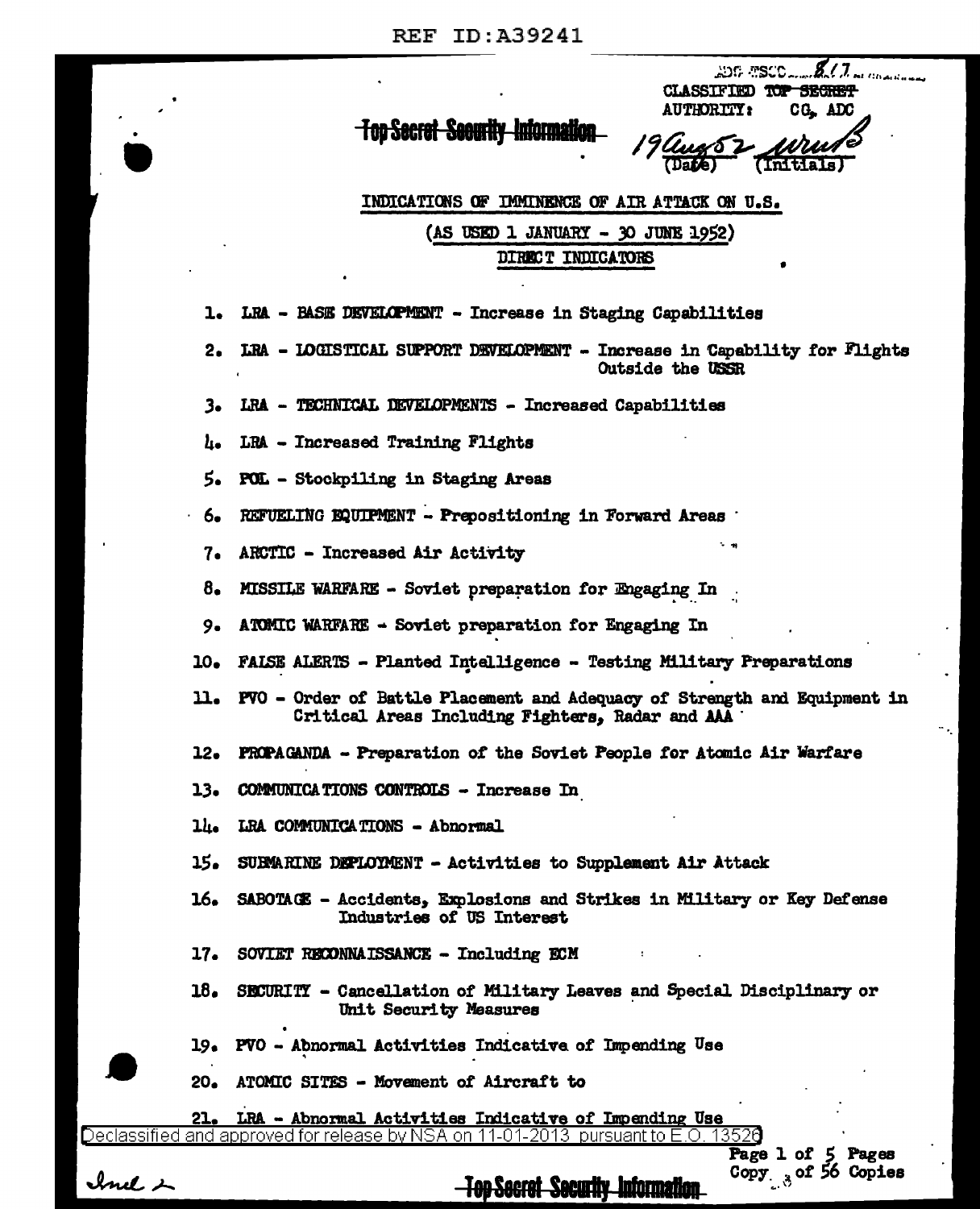### **Information** <del>- Top Sacrat-Sacurit</del>

 $22-$ 

 $23-$ MOVEMENT OF LRA - To Staging Areas

 $2h$ 

25.

### INDIRECT INDICATORS

### ENEMY POLITICAL ACTIVITIES

- $26.$ **RLOCKING OF BERLIN**
- $27.$ BERLIN AND WEST GERMANY - Military action by Soviet Forces or Soviet Zone Police Units
- $28.$ SOVIET ZONE GERMANY - Reinforcements, Regrouping to Improve Offensive Capabilities of
- $29.$ YUGOSLAVIA - Political, Economic and/or Military Action by USSR or Satellites Against Yugoslavia
- AFRICA, NEAR AND MIDDLE EAST Political, Economic and/or Military Action  $30<sub>o</sub>$ by USSR or Satellites
- INDO-CHINA Imminent Destruction of French Forces and Support or  $31.$ Intervention by Chinese Communists
- 32. FURTHER PENETRATION IN SE ASIA
- $33<sub>o</sub>$ JAPAN - Threats, Preparation for, or Actual Overt Military Acts Against
- سا3 HONG KONG AND MACAO - Elockade or Occupation
- 35. FORMOSA - Attack On
- 36. CHINA - Military and/or Economic Action by US
- $37<sub>•</sub>$ KOREA - Breakdown of Cease Fire Negotiations and Resumption of Large Scale Military Action
- $38.$ SOVIET FOREIGN POLICY - Major Change, Moves to Strengthen USSR's or Weaken West's Military Position
- $39 -$ RECALL OF USSR DIPLIMATIC PERSONNEL
- w. WALKOUT OR BOYCOTT OF UN BY USSR
- ш. PROPAGANDA - Intensified Campaign to Condition USSR for War and Cause Dissension Among US Areas
- h2. KEY PERSONNEL SHIFTS - Foreign Political Parties
- 43. **LATIN AMERICA - Communist and Subversive Activities**

Page 2 of 5 Pages Copy of 56 Copies

## <u>Too Secret Security Information</u>

2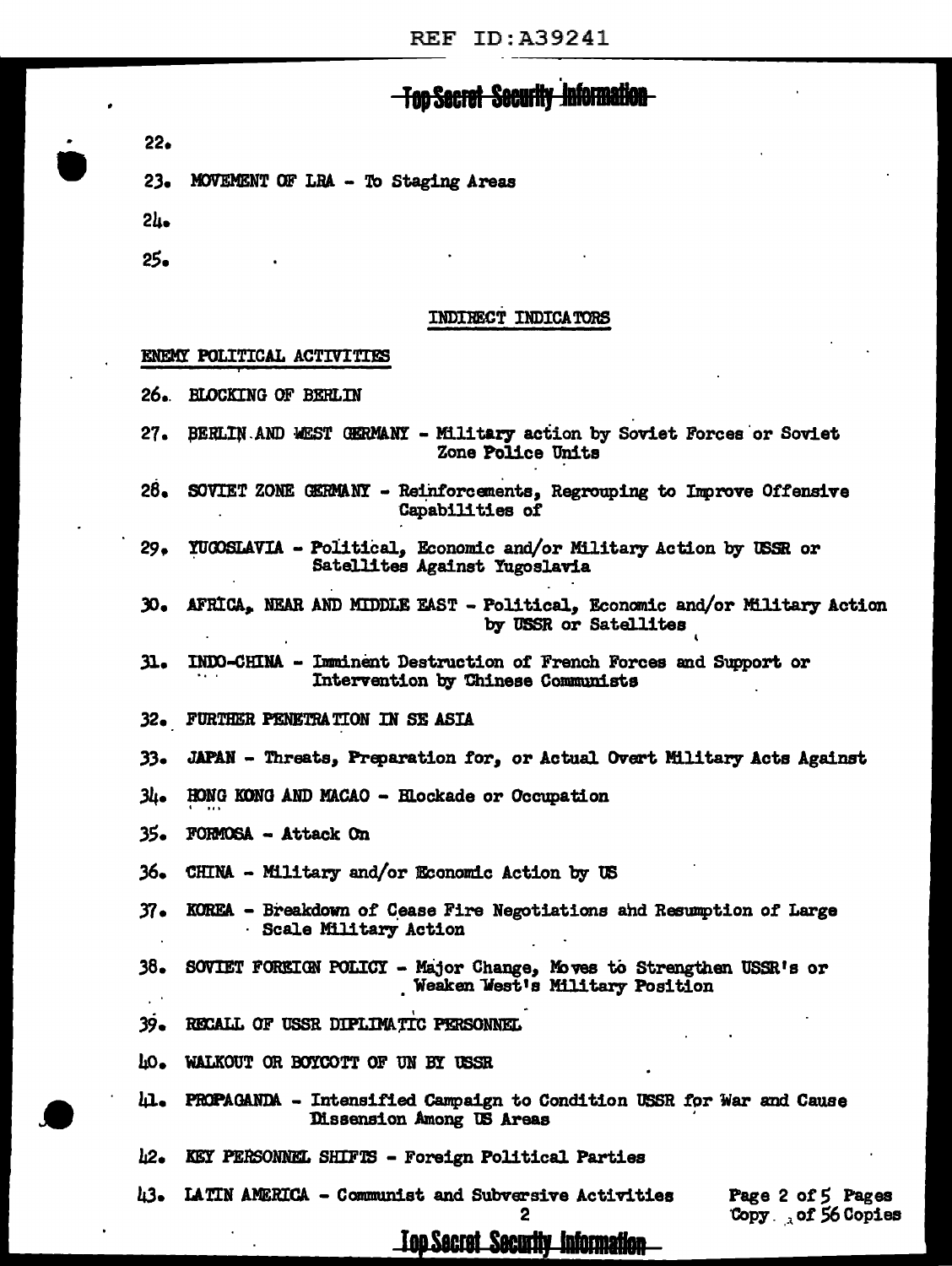# **Top Secret Security Information**

| ٠    | Top Secret Security Information                                                                                     |
|------|---------------------------------------------------------------------------------------------------------------------|
|      | *hh. AIR ACTIVITIES                                                                                                 |
| 45.  | EUROPE - Stockpiling and Increase of Supply Levels, Forward Displacement<br>of Ammunition, POL, Spare Parts         |
|      | 46. FAR EAST - Stockpiling and Increase of Supply Levels, Forward Displace-<br>ment of Ammunition, POL, Spare Parts |
| h7.  | KOREA - Large Reinforcement of Enemy Air Forces                                                                     |
| Ш.   | USSR - Massing of Ground and Air Units on Western or Southern Borders<br>of USSR                                    |
| 49.  | USSR - Ground and Air Concentrations in Eastern Soviet Territory                                                    |
| 50.  | ECM - Intensified Electronics Countermeasures Program                                                               |
|      | 51. PVO - Radar Extension of Nets, New Sites, Increased Effectiveness                                               |
| 52.  | UNAUTHORIZED FLIGHTS - Over Areas Under Western Control                                                             |
| 53.  | NEW EQUIPMENT REPLACEMENT PROGRAM - Increase in Air                                                                 |
| 54۰  | SOVIET AIR FORCE - Reassignment of Key Air Officers                                                                 |
| 55.  | AIR TRANSPORT - AIRBORNE - Assembling, Massing, Shifting or Transfer                                                |
| 56.  | MILITARY AIR FORCE - Redeployment, Reinforcement, Increased Capability                                              |
| *57. | GROUND ACTIVITIES                                                                                                   |
|      | 58. WESTERN SATELLITES - Soviet Troop Movements Into                                                                |
|      | 59. EUROPE - Development of Logistical Support Facilities, Increase in Supply<br>Levels for Ground Forces Support   |
| 60.  | EASTERN GERMANY - Increase in West Bound and Decrease in East Bound<br>Traffic                                      |
|      | 61. SOVIET SATELLITES - Reinforcement, New Units, Regrouping to Improve<br>Capability of Offensive Action           |
| 62.  | CZECHOSLOVAKIA - Troop Concentrations                                                                               |
| 63.  | KOREA - USSR Troop Movements in North Korea                                                                         |
| 64.  | FAR EAST - Development of Logistical Support Facilities, Increase in Supply<br>Levels for Ground Forces Support     |
| 65.  | EAST COASTAL AREA - Soviet Troop Movements to                                                                       |
| 66.  | GROUND FORCES - Increase in New Equipment, Replacement Program                                                      |
| 67.  | ROADS-BRIDGES - Soviet and Satellite Intensification of Work in Critical<br><b>Areas</b>                            |

 $\vert \hspace{1mm} \vert$ 

 $\mathbf{3}$ 

 $\frac{1}{\sqrt{2}}$ 

Page 3 of 5 Pages<br>Copy of 56 Copies

**Top Secret Security Information**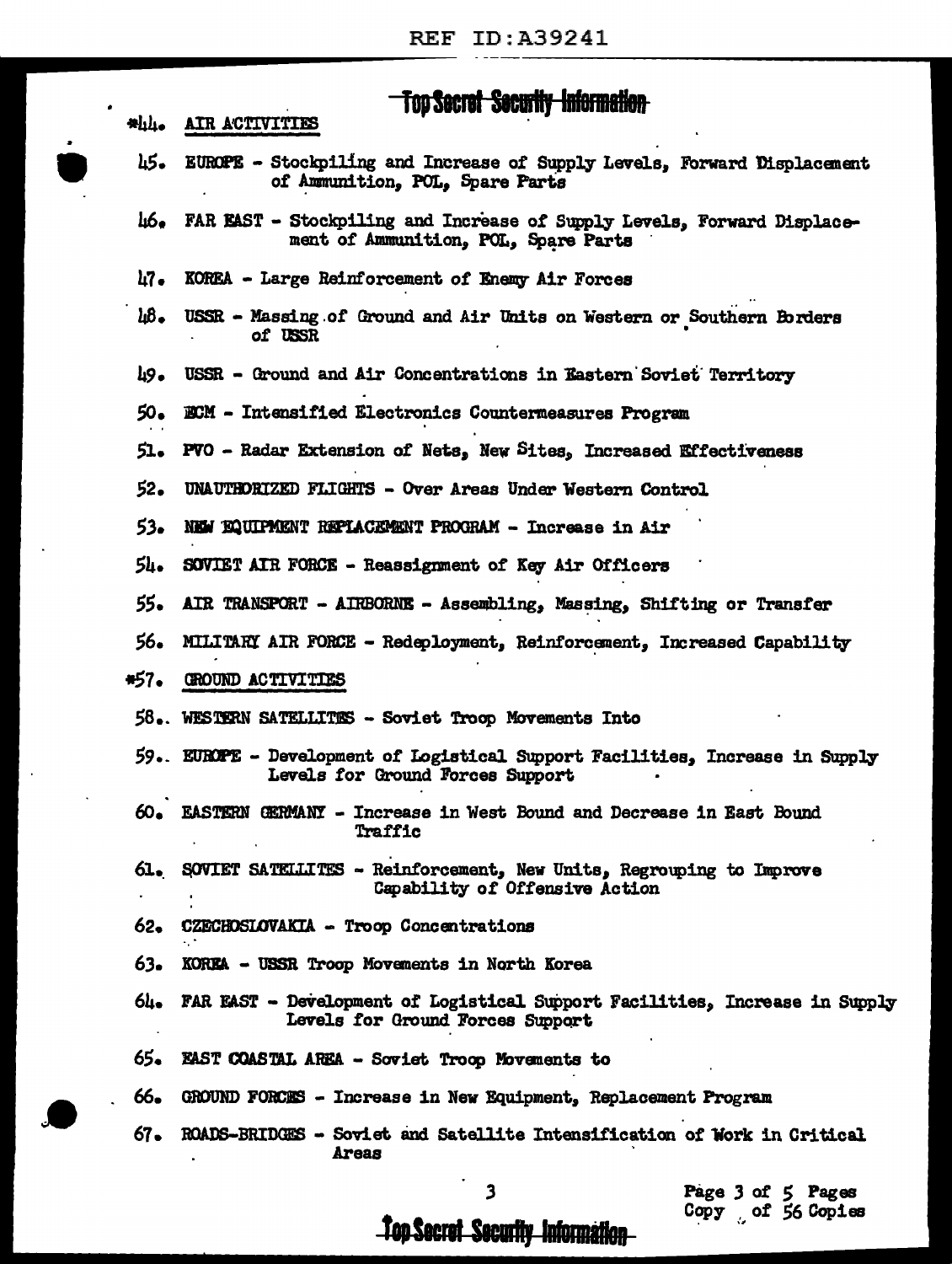## <del>10p Secret Security Information</del>

- 68. RAIL LINES - Soviet and Satellite Increase in Rail Hauling Capability. i.e., New Rolling Stock, Improve Roads
- 69. MILITARY RADIO TRAFFIC - Addition to Land Line Facilities and Other Communications Facilities in Significant Areas
- $70<sub>•</sub>$ **COMMUNICATIONS NETWORKS - Extension or Moves of Existing**
- $71-$ **PARA-MILITARY ORGANIZATIONS - Strength and Increased Capability**
- $72<sub>o</sub>$

 $73.$ 

### \* NAVAL

- 7h. CONCENTRATION OF BARGES - And Landing Craft in Critical Areas
- 75. SOVIET COMMERCIAL SHIPPING - Unusual Activity
- 76. SOVIET FISHING FLEET - Unusual Activities or Movements
- LOGISTICAL SUPPORT Stockpiling of Naval Stores in Port Areas  $77-$
- $78-$ SHIPYARD ACTIVITIES - Transfer of, from Ordinary Commercial Type **Vessels to Naval Vessels**
- $79.$ RADIO JAMMING - And Interference with Western Naval Electronic and Navigational Aids
- 80. HARBOR DEFENSE - Intensified, Port Facility Construction in Siberia and China Coastal Areas
- 81. SUBMARINE ACTIVITY - Increase in Baltic Sea and Pacific Ocean
- 82. ARMING - Of Soviet Commercial Type Ships
- CONCENTRATION Shipping and Naval Units in Baltic and Barents Seas, 83. Asiatic Seas and Hlack Sea
- $8L -$ CONSTRUCTION - Intensified Harbor and Coast Defenses and Port Facilities Along the Baltic Sea
- 85. CLOSING - of German, Polish and Soviet Sea Ports to all Western and Neutral Vessels
- 86. SOVIET BLOC NAVIES Increased Surface, Air or Amphibious Activities

 $87.$ 

#### $*88.$ SECURITY, ECONOMIC, SUBVERSIVE ACTIVITIES

89. RESTRICTIONS OF MOVEMENTS - Further; Soviet Zone of US Military, Liaison Mission and Military Attaches

h

Page  $\mu$  of 5 Pages of 56 Copies

Copy

**Top Secret Security Information**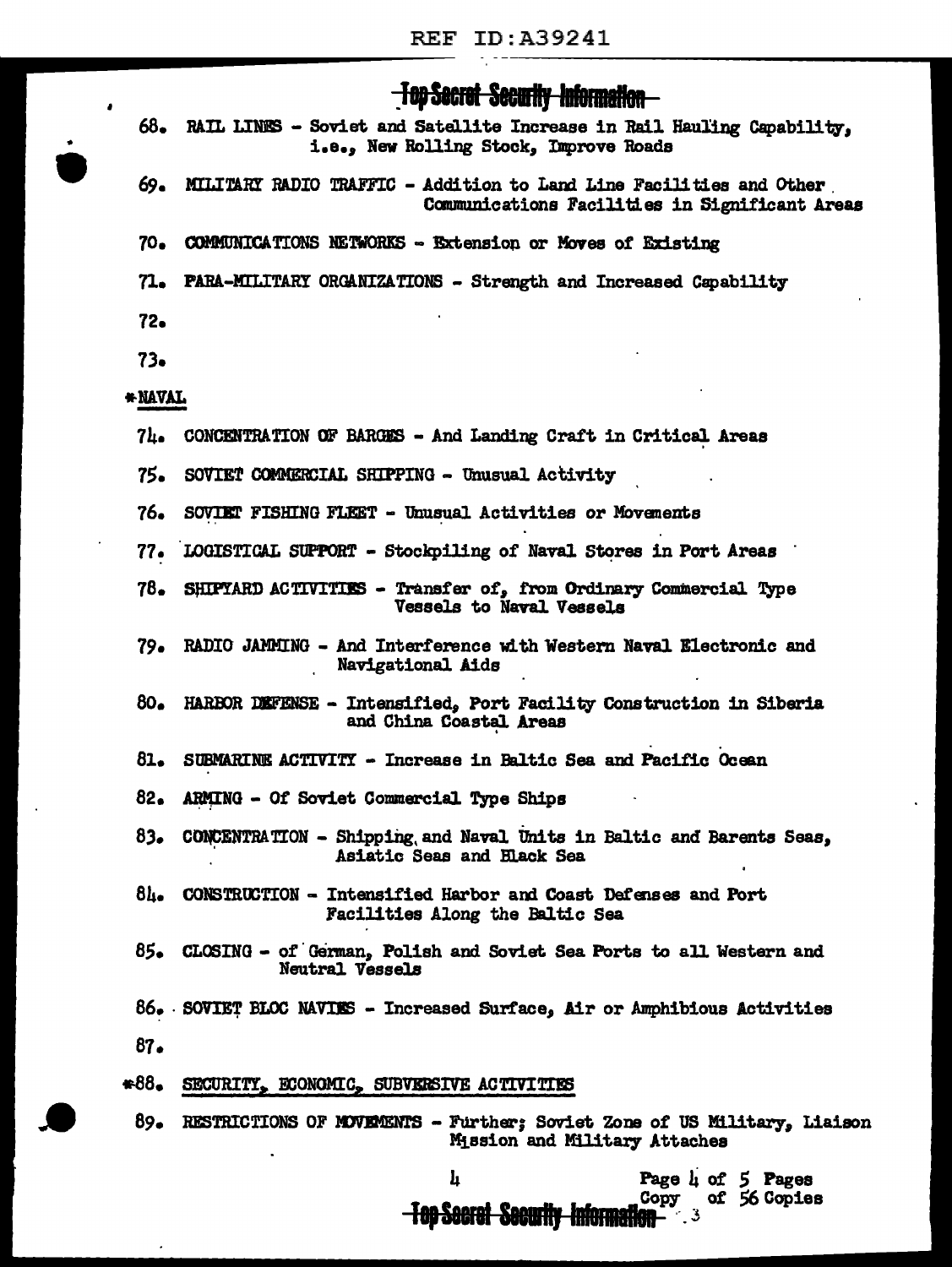## **Top Secret Security Information**

- 90. ADDITIONAL RESTRICTIONS - Of Border Entry of Soviet and Satellite Areas
- 91. MANPOWER CONTROLS - Tightening of Controls and Shifting to Heavy Industries
- $92-$ STRATEGIC MATERIALS - Stockpiling and Preparation for War
- $93-$ DELIVERIES TO SATELLITES - Limitations: Cancellation of Non-Military Shipments
- $9<sub>h</sub>$ WAR MATERIEL - Increased Production
- $95 -$ STRIKES - In Communications Systems and Maritime Units
- 96. STRINGENT CIVILIAN RATIONING
- $97<sub>°</sub>$ ASSASSINATIONS - Of Key Political and Military Leaders
- 98. RESTRICTIONS OF TRAFFIC - Requisitions of Civilian Vehicles in Europe and the Satellites
- 99. RESTRICTIONS - On Civilian Movements in Satellite Areas

100.

\* - Group Headings

Page 5 of 5 Pages of 56 Copies Copy

<del>-Top Secret-Security I</del>nformation

5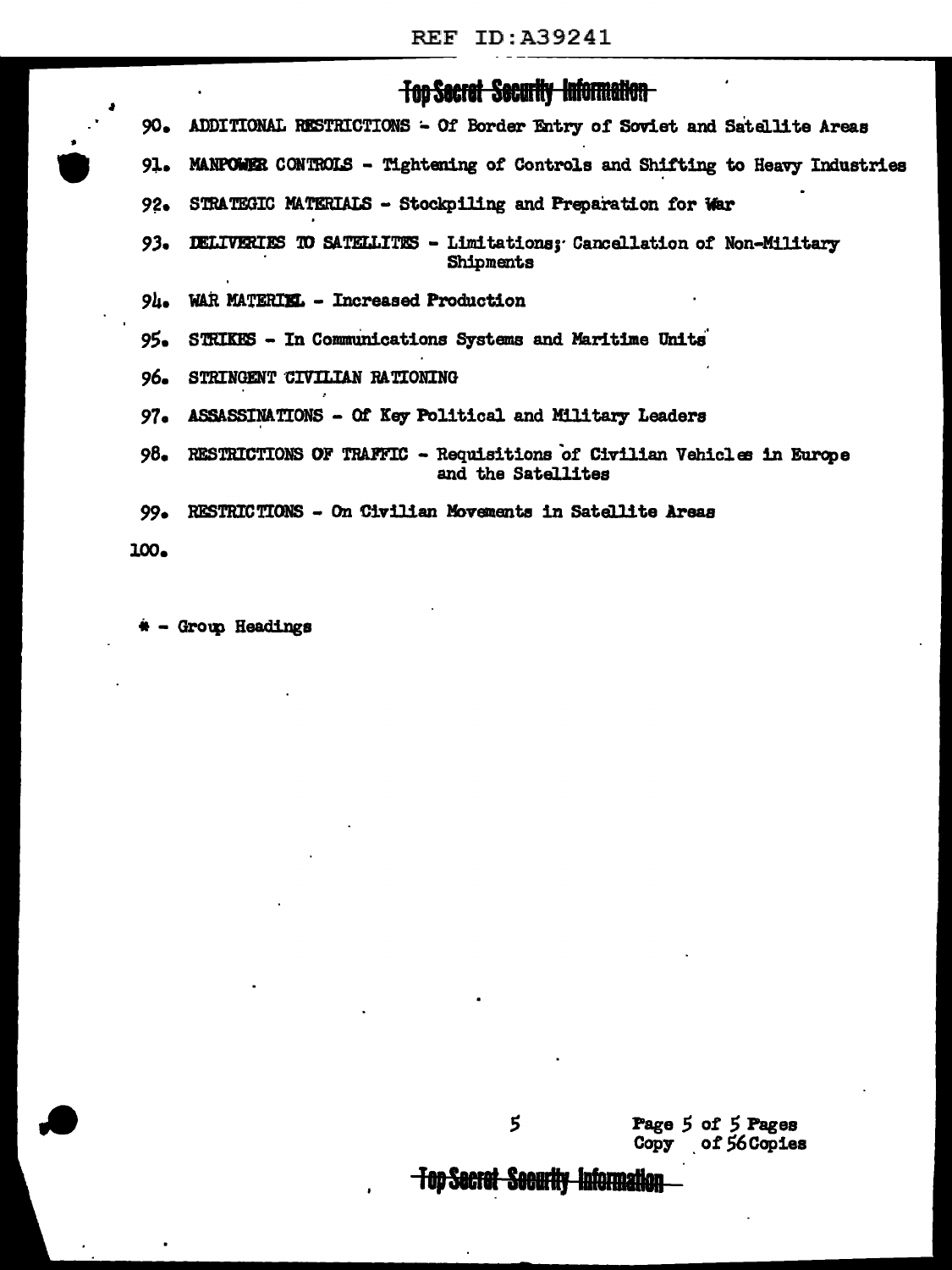**REF ID: A39241** 



 $\mathbf{v}$ 

<sub>V</sub>